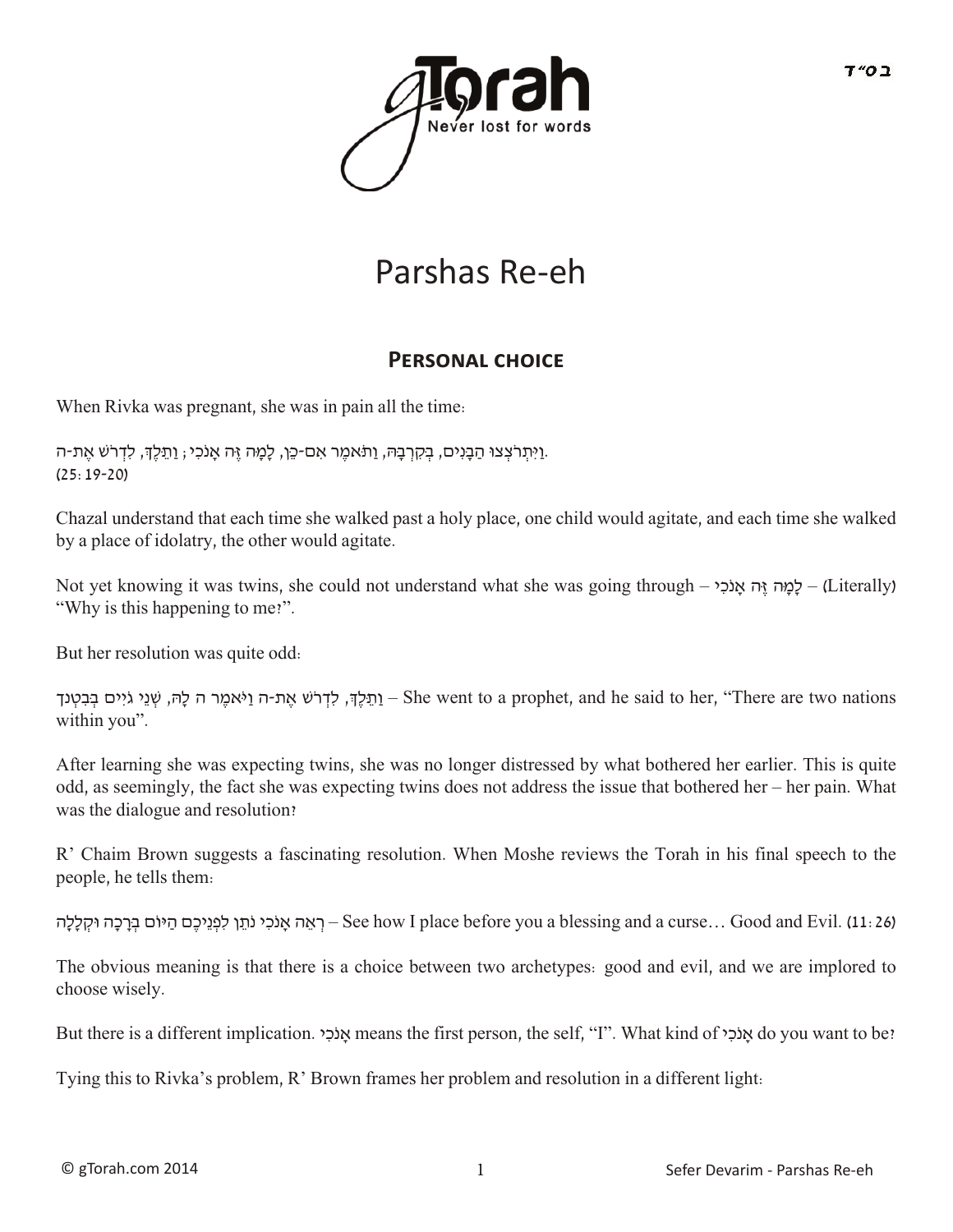י ִכֹאנָ הּ ֶז הּ ָמָל – where is the י ִכֹאנָ in this child? Does he want to go to holy places, or serve idols? This child has no  $-$  he is confused!

And the prophet replied to her:

י אני גיים בבטנד – It is not one confused child, it was two distinct אנכי archetypes. With this, she was comforted. This is also the choice laid before the Jews. What's it going to be?

#### **The Limits of Charity**

The Torah affirms the importance of charity:

עשר תעשר – you shall tithe… (14: 22)

A double statement means to repeatedly do it, an unlimited amount of times. The difficulty this poses is that the Gemara in Kesubos caps the permissible amount of charity at no more than 20% income. These are mutually exclusive concepts.

The Vilna Gaon deduces that if the Torah requires endless generosity, it can only be that the reward for charity is the ability to give more, without hindering the giver. The Gemara in Taanis therefore says that שתתעשר בשביל עשר – a person will never be limited in their ability to to give charity over time.

#### **Seize the Day**

The people are presented with a very clear choice regarding their futures:

רְ אֵה אֲנכִי נתֵן לִפְנֵיכֶם הַיּוֹם בְרָכָה וּקִלַלַה – Behold, I am giving before you today a blessing and a curse. (11: 26)

Curiously, there is transition from singular – ה ֵא ְר – to the plural – םֶיכֵנ ְפ ִל. The choice presented is clearly by God – why specify י ִאנכָ then; who else would be speaking? It is also given in the present tense – ן ֵנת – when it ought to say יוֹם – 'I have given', and with emphasis on היוֹם – today. Further, why is the choice העתי $-$ ' before you', and not לכם' – to you'?

The Vilna Gaon explains that the choice is not a general stand alone principle; it is a personal, ever-relevant choice. Anyone, at anytime, can become something more, and can repair past misdeeds. Hashem is נתן' – giving' us the choice – in the present tense. The opportunity is always there.

This is accentuated – ה  $i$ י $j$  – 'today'; forget about yesterday. Chazal understand that a Baal Teshuva is like a newborn; a new person by turning over a new leaf.

Despite the niggling self-doubt in the recesses of the mind at the ability to change, Hashem assures that you are not alone – אנכי – 'I am with you in the struggle". The Gemara teaches that the evil inclination seeks to consume and destroy mankind, and without God's help we would be powerless to resist. God is with us.

But the choice remains ours. We have to exercise our free will and make the decision. God can only present the  $\gamma$ אַנכִי נתֵן לִפְנֵיכֶם – opportunity